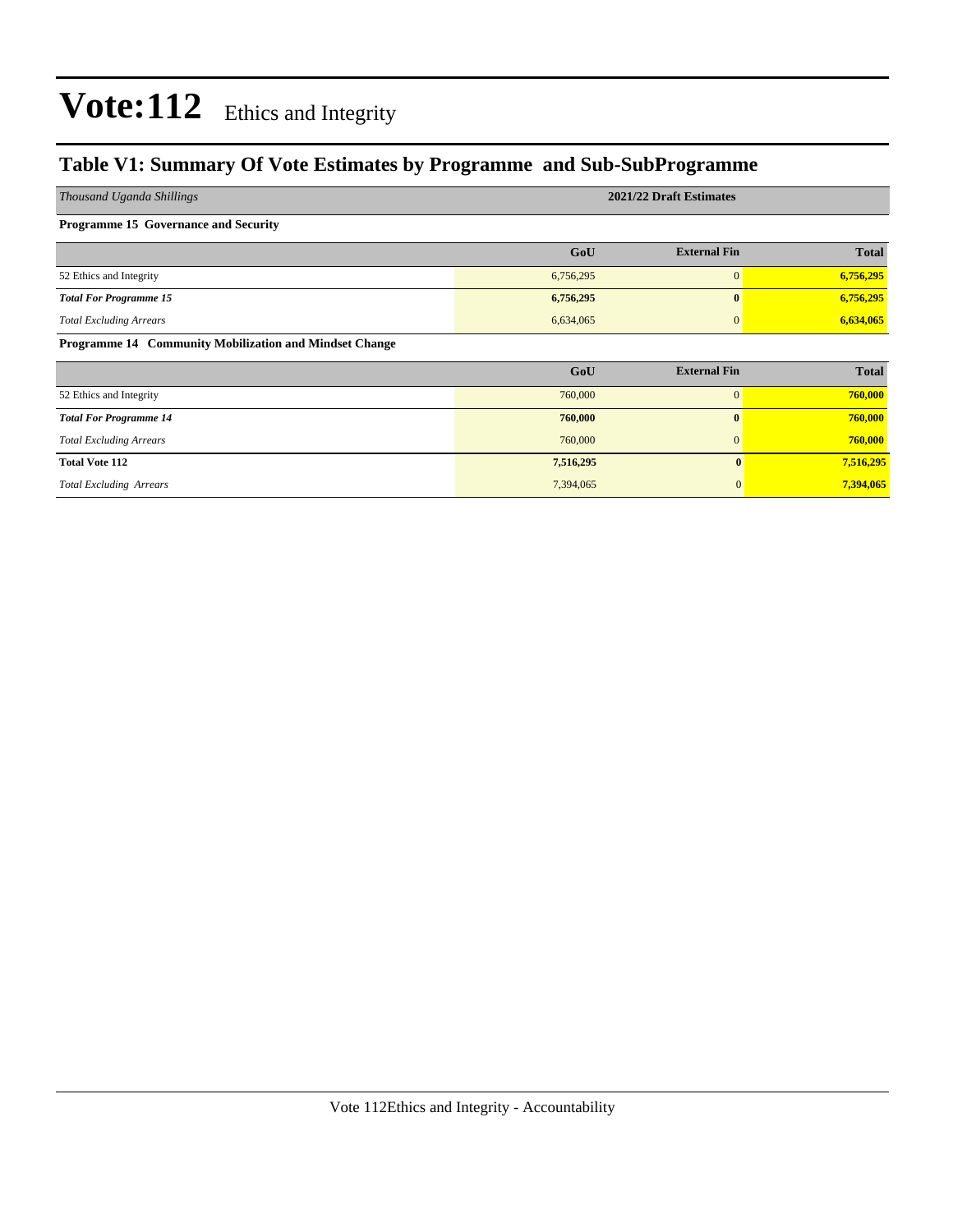### **Table V2: Summary Of Vote Estimates by Sub-SubProgramme,Department and Project**

| Thousand Uganda Shillings                                               |                | 2020/21 Approved Budget<br>2021/22 Draft Estimates |                  |              |                |                     |              |
|-------------------------------------------------------------------------|----------------|----------------------------------------------------|------------------|--------------|----------------|---------------------|--------------|
| Sub-SubProgramme 52 Ethics and Integrity                                |                |                                                    |                  |              |                |                     |              |
| <b>Recurrent Budget Estimates</b>                                       | <b>Wage</b>    | Non-Wage                                           | <b>AIA</b>       | <b>Total</b> | <b>Wage</b>    | Non-Wage            | <b>Total</b> |
| 01 General Administration and Support Services                          | 2,583,577      | 2,941,754                                          | $\mathbf{0}$     | 5,525,331    | 3,103,536      | 2,772,759           | 5,876,295    |
| 02 Ethics                                                               | $\overline{0}$ | 678,000                                            | $\mathbf{0}$     | 678,000      | $\mathbf{0}$   | 320,000             | 320,000      |
| 03 Law, Policy Formulation and Dissemination                            | $\Omega$       | 600,000                                            | $\mathbf{0}$     | 600,000      | $\mathbf{0}$   | 320,000             | 320,000      |
| 04 Internal Audit Department                                            | $\Omega$       | 60,000                                             | $\mathbf{0}$     | 60,000       | $\mathbf{0}$   | 60,000              | 60,000       |
| 05 Religious Affairs                                                    | $\Omega$       | 420,000                                            | $\mathbf{0}$     | 420,000      | $\overline{0}$ | 200,000             | 200,000      |
| 06 Coordination of National Anti-Corruption Strategies<br>(NACS)        | $\overline{0}$ | 370,000                                            | $\boldsymbol{0}$ | 370,000      | $\mathbf{0}$   | 180,000             | 180,000      |
| 07 Pornography Control Committee (PCC)                                  | $\Omega$       | 600,000                                            | $\mathbf{0}$     | 600,000      | $\overline{0}$ | 400,000             | 400,000      |
| 09 Information and Communication                                        | $\overline{0}$ | 260,000                                            | $\mathbf{0}$     | 260,000      | $\mathbf{0}$   | 160,000             | 160,000      |
| <b>Total Recurrent Budget Estimates for Sub-</b><br><b>SubProgramme</b> | 2,583,577      | 5,929,754                                          | $\bf{0}$         | 8,513,331    | 3,103,536      | 4,412,759           | 7,516,295    |
|                                                                         | GoU            | <b>External Fin</b>                                | <b>AIA</b>       | <b>Total</b> | GoU            | <b>External Fin</b> | <b>Total</b> |
| <b>Total For Sub-SubProgramme 52</b>                                    | 8,513,331      | $\bf{0}$                                           | $\bf{0}$         | 8,513,331    | 7,516,295      | $\mathbf{0}$        | 7,516,295    |
| <b>Total Excluding Arrears</b>                                          | 8,513,331      | $\mathbf{0}$                                       | $\overline{0}$   | 8,513,331    | 7,394,065      | $\overline{0}$      | 7,394,065    |
| <b>Total Vote 112</b>                                                   | 8,513,331      | $\bf{0}$                                           | $\bf{0}$         | 8,513,331    | 7,516,295      | $\bf{0}$            | 7,516,295    |
| <b>Total Excluding Arrears</b>                                          | 8,513,331      | $\mathbf{0}$                                       | $\mathbf{0}$     | 8,513,331    | 7,394,065      | $\overline{0}$      | 7,394,065    |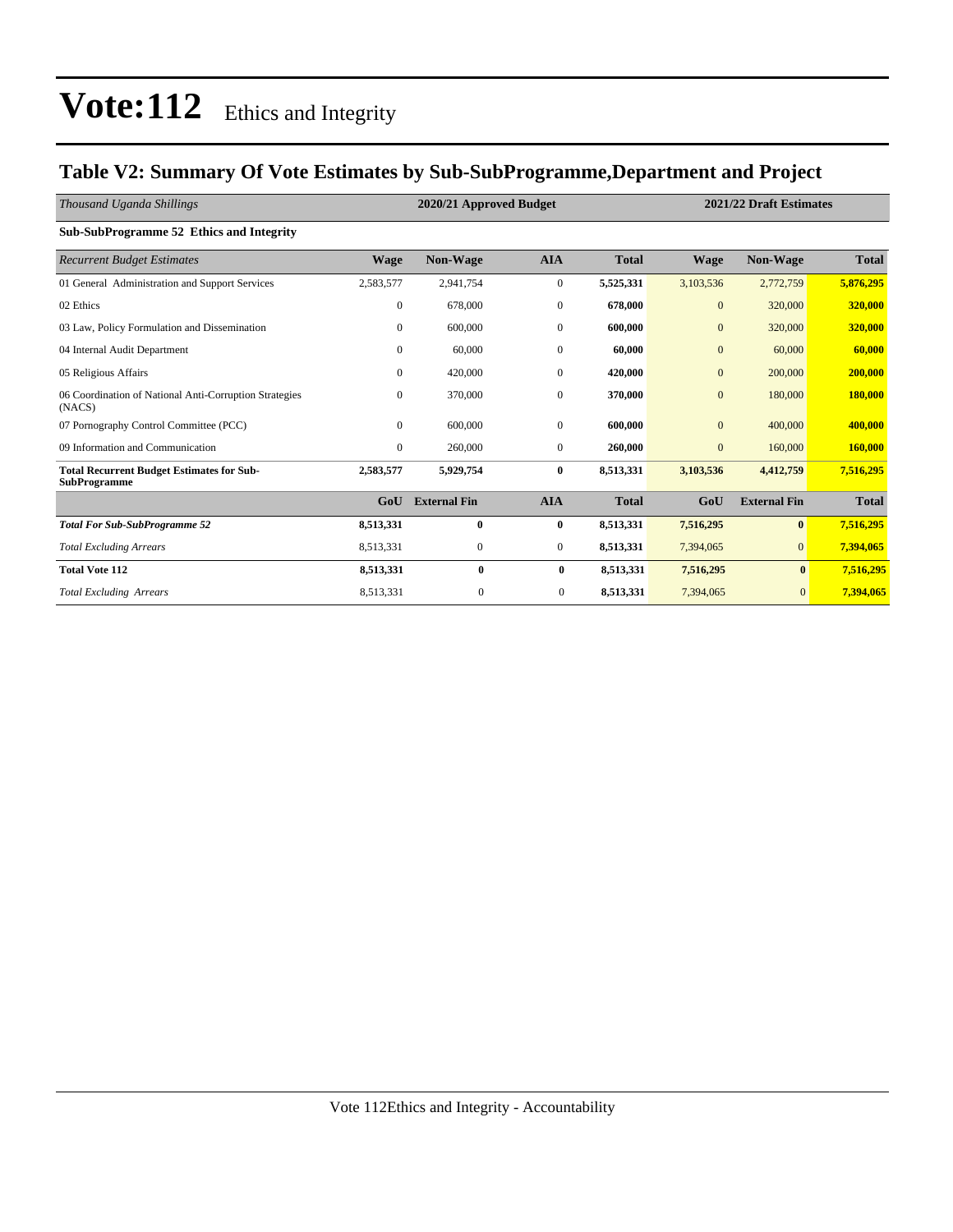### **Table V3: Summary Vote Estimates by Item**

| Thousand Uganda Shillings                                   |           | 2020/21 Approved Budget |                  | 2021/22 Draft Estimates |           |                     |               |  |
|-------------------------------------------------------------|-----------|-------------------------|------------------|-------------------------|-----------|---------------------|---------------|--|
|                                                             | GoU       | <b>External Fin</b>     | AIA              | Total                   | GoU       | <b>External Fin</b> | <b>Total</b>  |  |
| <b>Employees, Goods and Services (Outputs Provided)</b>     | 8,513,331 | $\bf{0}$                | $\bf{0}$         | 8,513,331               | 7,394,065 | $\bf{0}$            | 7,394,065     |  |
| 211101 General Staff Salaries                               | 908,483   | $\bf{0}$                | $\bf{0}$         | 908,483                 | 908,483   | $\bf{0}$            | 908,483       |  |
| 211102 Contract Staff Salaries                              | 1,675,094 | $\bf{0}$                | 0                | 1,675,094               | 2,195,053 | $\bf{0}$            | 2,195,053     |  |
| 211103 Allowances (Inc. Casuals, Temporary)                 | 1,065,001 | $\bf{0}$                | $\bf{0}$         | 1,065,001               | 824,000   | $\bf{0}$            | 824,000       |  |
| 212102 Pension for General Civil Service                    | 46,396    | $\bf{0}$                | 0                | 46,396                  | 46,396    | $\bf{0}$            | 46,396        |  |
| 213001 Medical expenses (To employees)                      | 12,000    | $\bf{0}$                | $\bf{0}$         | 12,000                  | 4,000     | $\bf{0}$            | 4,000         |  |
| 213002 Incapacity, death benefits and funeral expenses      | 6,000     | $\bf{0}$                | $\bf{0}$         | 6,000                   | 4,000     | $\bf{0}$            | 4,000         |  |
| 213004 Gratuity Expenses                                    | 173,478   | $\bf{0}$                | 0                | 173,478                 | 434,583   | $\bf{0}$            | 434,583       |  |
| 221001 Advertising and Public Relations                     | 110,000   | $\bf{0}$                | $\bf{0}$         | 110,000                 | 52,000    | $\bf{0}$            | 52,000        |  |
| 221002 Workshops and Seminars                               | 1,682,625 | $\bf{0}$                | $\bf{0}$         | 1,682,625               | 380,000   | $\bf{0}$            | 380,000       |  |
| 221003 Staff Training                                       | 64,000    | $\bf{0}$                | $\bf{0}$         | 64,000                  | 20,000    | $\bf{0}$            | 20,000        |  |
| 221007 Books, Periodicals & Newspapers                      | 28,000    | $\bf{0}$                | $\bf{0}$         | 28,000                  | 8,000     | $\bf{0}$            | 8,000         |  |
| 221008 Computer supplies and Information Technology<br>(TT) | 70,000    | $\bf{0}$                | 0                | 70,000                  | 20,000    | $\bf{0}$            | 20,000        |  |
| 221009 Welfare and Entertainment                            | 350,000   | $\bf{0}$                | $\bf{0}$         | 350,000                 | 110,000   | $\bf{0}$            | 110,000       |  |
| 221011 Printing, Stationery, Photocopying and Binding       | 167,460   | $\bf{0}$                | $\bf{0}$         | 167,460                 | 61,000    | $\bf{0}$            | 61,000        |  |
| 221012 Small Office Equipment                               | 10,000    | $\bf{0}$                | $\bf{0}$         | 10,000                  | 24,000    | $\bf{0}$            | 24,000        |  |
| 221016 IFMS Recurrent costs                                 | 20,000    | $\bf{0}$                | $\bf{0}$         | 20,000                  | 10,000    | $\bf{0}$            | 10,000        |  |
| 221017 Subscriptions                                        | 15,000    | $\bf{0}$                | $\bf{0}$         | 15,000                  | 19,000    | $\bf{0}$            | <b>19,000</b> |  |
| 221020 IPPS Recurrent Costs                                 | 20,000    | $\bf{0}$                | $\bf{0}$         | 20,000                  | 12,000    | $\bf{0}$            | 12,000        |  |
| 222001 Telecommunications                                   | 100,000   | $\bf{0}$                | $\bf{0}$         | 100,000                 | 36,000    | $\bf{0}$            | 36,000        |  |
| 222002 Postage and Courier                                  | 16,000    | $\bf{0}$                | $\bf{0}$         | 16,000                  | 4,000     | $\bf{0}$            | 4,000         |  |
| 222003 Information and communications technology<br>(ICT)   | 160,000   | $\bf{0}$                | 0                | 160,000                 | 30,000    | $\bf{0}$            | 30,000        |  |
| 223003 Rent – (Produced Assets) to private entities         | 600,000   | $\bf{0}$                | 0                | 600,000                 | 1,338,895 | $\bf{0}$            | 1,338,895     |  |
| 223004 Guard and Security services                          | 14,000    | $\bf{0}$                | $\bf{0}$         | 14,000                  | 14,000    | $\bf{0}$            | <b>14,000</b> |  |
| 223005 Electricity                                          | 70,000    | $\bf{0}$                | 0                | 70,000                  | 50,000    | $\bf{0}$            | 50,000        |  |
| 224004 Cleaning and Sanitation                              | 50,000    | $\bf{0}$                | 0                | 50,000                  | 44,000    | $\bf{0}$            | 44,000        |  |
| 225001 Consultancy Services- Short term                     | 20,000    | $\bf{0}$                | $\bf{0}$         | 20,000                  | $\bf{0}$  | $\mathbf{0}$        | $\bf{0}$      |  |
| 227001 Travel inland                                        | 393,137   | $\bf{0}$                | $\bf{0}$         | 393,137                 | 338,000   | $\bf{0}$            | 338,000       |  |
| 227002 Travel abroad                                        | 84,000    | $\bf{0}$                | $\bf{0}$         | 84,000                  | 30,000    | $\bf{0}$            | 30,000        |  |
| 227004 Fuel, Lubricants and Oils                            | 351,870   | $\bf{0}$                | 0                | 351,870                 | 136,000   | $\bf{0}$            | 136,000       |  |
| 228002 Maintenance - Vehicles                               | 170,000   | $\bf{0}$                | $\boldsymbol{0}$ | 170,000                 | 240,655   | $\bf{0}$            | 240,655       |  |
| 228003 Maintenance – Machinery, Equipment &<br>Furniture    | 20,000    | $\bf{0}$                | $\bf{0}$         | 20,000                  | $\bf{0}$  | $\bf{0}$            | $\mathbf{0}$  |  |
| 228004 Maintenance - Other                                  | 40,787    | $\bf{0}$                | $\bf{0}$         | 40,787                  | $\bf{0}$  | $\bf{0}$            | $\bf{0}$      |  |
| <b>Arrears</b>                                              | $\bf{0}$  | $\pmb{0}$               | $\bf{0}$         | 0                       | 122,230   | $\bf{0}$            | 122,230       |  |
| 321605 Domestic arrears (Budgeting)                         | $\bf{0}$  | $\bf{0}$                | $\boldsymbol{0}$ | 0                       | 122,230   | $\bf{0}$            | 122,230       |  |
| <b>Grand Total Vote 112</b>                                 | 8,513,331 | $\bf{0}$                | $\bf{0}$         | 8,513,331               | 7,516,295 | $\pmb{0}$           | 7,516,295     |  |

Vote 112Ethics and Integrity - Accountability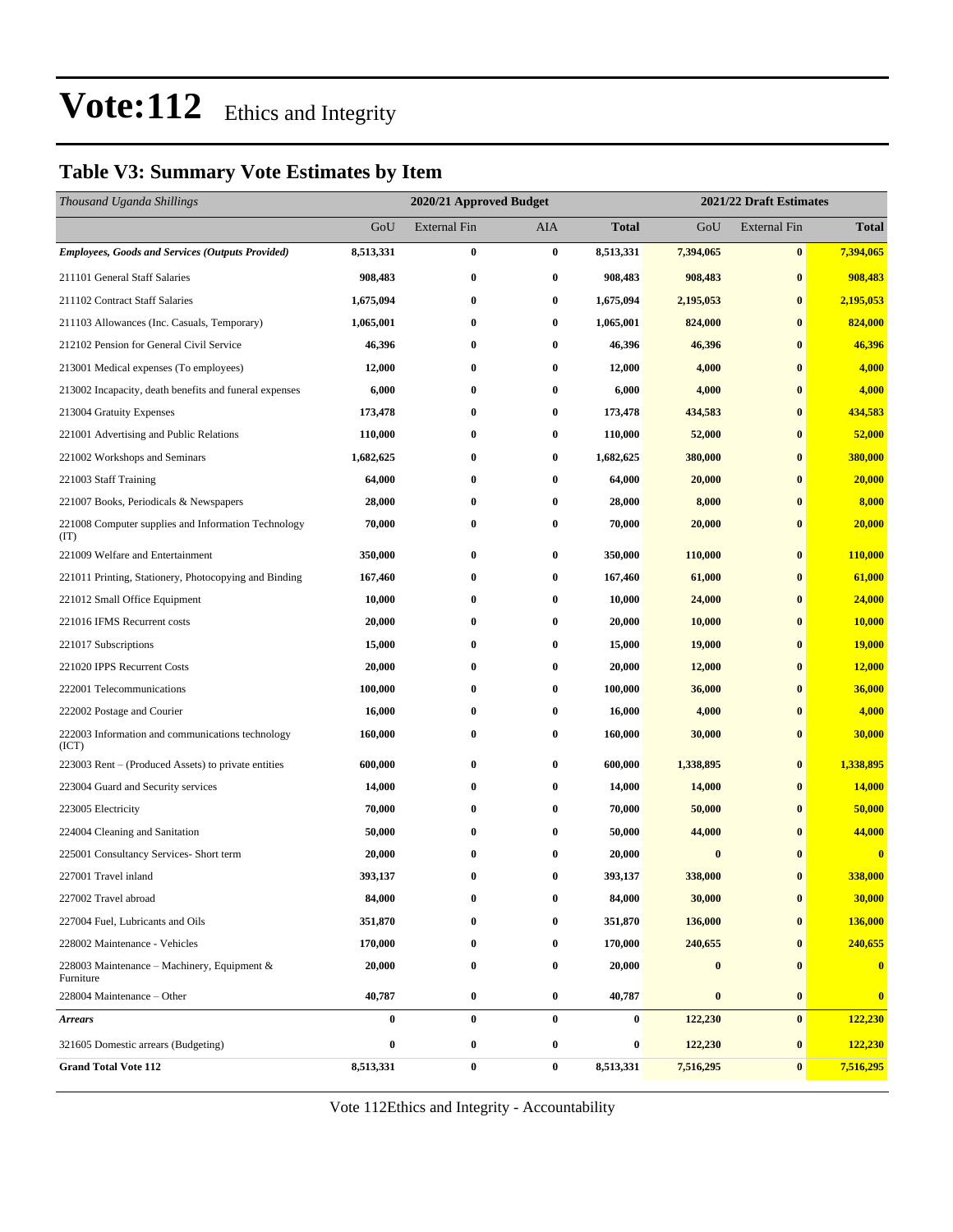|                                | <b>Vote:112</b> Ethics and Integrity |  |           |           |           |
|--------------------------------|--------------------------------------|--|-----------|-----------|-----------|
| <b>Total Excluding Arrears</b> | 8,513,331                            |  | 8,513,331 | 7.394,065 | 7,394,065 |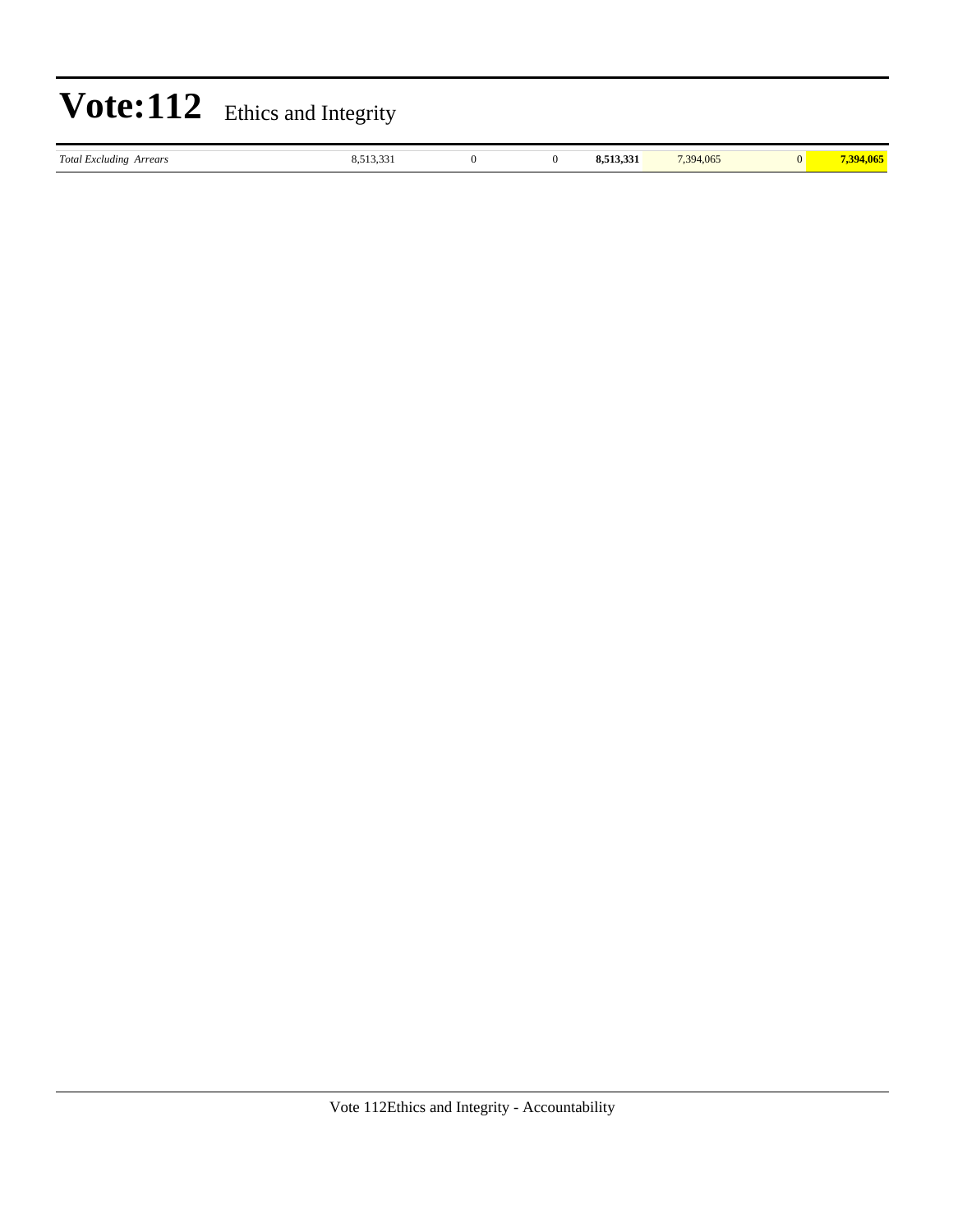### **Table V4: Detailed Estimates by Sub-SubProgramme, Department,Project and Output and Item**

#### *Sub-SubProgrammme 52 Ethics and Integrity*

*Recurrent Budget Estimates*

#### **Department 01 General Administration and Support Services**

| Thousand Uganda Shillings                                |                  | 2020/21 Approved Budget |                  |              |                  | 2021/22 Draft Estimates |              |  |
|----------------------------------------------------------|------------------|-------------------------|------------------|--------------|------------------|-------------------------|--------------|--|
| <b>Outputs Provided</b>                                  | Wage             | Non Wage                | <b>AIA</b>       | <b>Total</b> | Wage             | Non Wage                | <b>Total</b> |  |
| <b>Budget Output 145205 DEI Support Services</b>         |                  |                         |                  |              |                  |                         |              |  |
| 211101 General Staff Salaries                            | 908,483          | $\boldsymbol{0}$        | $\mathbf{0}$     | 908,483      | 908,483          | $\mathbf{0}$            | 908,483      |  |
| 211102 Contract Staff Salaries                           | 1,675,094        | $\overline{0}$          | $\mathbf{0}$     | 1,675,094    | 2,195,053        | $\mathbf{0}$            | 2,195,053    |  |
| 211103 Allowances (Inc. Casuals, Temporary)              | $\mathbf{0}$     | 540,126                 | $\boldsymbol{0}$ | 540,126      | $\mathbf{0}$     | 280,000                 | 280,000      |  |
| 212102 Pension for General Civil Service                 | $\boldsymbol{0}$ | 46,396                  | $\boldsymbol{0}$ | 46,396       | $\mathbf{0}$     | 46,396                  | 46,396       |  |
| 213001 Medical expenses (To employees)                   | $\boldsymbol{0}$ | 12,000                  | $\boldsymbol{0}$ | 12,000       | $\mathbf{0}$     | 4,000                   | 4,000        |  |
| 213002 Incapacity, death benefits and funeral expenses   | $\boldsymbol{0}$ | 6,000                   | $\boldsymbol{0}$ | 6,000        | $\mathbf{0}$     | 4,000                   | 4,000        |  |
| 213004 Gratuity Expenses                                 | $\overline{0}$   | 173,478                 | $\mathbf{0}$     | 173,478      | $\mathbf{0}$     | 434,583                 | 434,583      |  |
| 221001 Advertising and Public Relations                  | $\overline{0}$   | 20,000                  | $\boldsymbol{0}$ | 20,000       | $\mathbf{0}$     | 4,000                   | 4,000        |  |
| 221003 Staff Training                                    | $\boldsymbol{0}$ | 60,000                  | $\boldsymbol{0}$ | 60,000       | $\boldsymbol{0}$ | 20,000                  | 20,000       |  |
| 221007 Books, Periodicals & Newspapers                   | $\boldsymbol{0}$ | 20,000                  | $\boldsymbol{0}$ | 20,000       | $\boldsymbol{0}$ | 8,000                   | 8,000        |  |
| 221008 Computer supplies and Information Technology (IT) | $\overline{0}$   | 70,000                  | $\mathbf{0}$     | 70,000       | $\mathbf{0}$     | 20,000                  | 20,000       |  |
| 221009 Welfare and Entertainment                         | $\overline{0}$   | 240,000                 | $\boldsymbol{0}$ | 240,000      | $\mathbf{0}$     | 40,000                  | 40,000       |  |
| 221011 Printing, Stationery, Photocopying and Binding    | $\boldsymbol{0}$ | 57,460                  | $\boldsymbol{0}$ | 57,460       | $\mathbf{0}$     | 20,000                  | 20,000       |  |
| 221012 Small Office Equipment                            | $\boldsymbol{0}$ | 10,000                  | $\boldsymbol{0}$ | 10,000       | $\mathbf{0}$     | 4,000                   | 4,000        |  |
| 221016 IFMS Recurrent costs                              | $\overline{0}$   | 20,000                  | $\boldsymbol{0}$ | 20,000       | $\boldsymbol{0}$ | 10,000                  | 10,000       |  |
| 221017 Subscriptions                                     | $\boldsymbol{0}$ | 12,000                  | $\mathbf{0}$     | 12,000       | $\mathbf{0}$     | 16,000                  | 16,000       |  |
| 221020 IPPS Recurrent Costs                              | $\boldsymbol{0}$ | 20,000                  | $\boldsymbol{0}$ | 20,000       | $\mathbf{0}$     | 12,000                  | 12,000       |  |
| 222001 Telecommunications                                | $\boldsymbol{0}$ | 50,000                  | $\boldsymbol{0}$ | 50,000       | $\boldsymbol{0}$ | 16,000                  | 16,000       |  |
| 222002 Postage and Courier                               | $\boldsymbol{0}$ | 16,000                  | $\boldsymbol{0}$ | 16,000       | $\mathbf{0}$     | 4,000                   | 4,000        |  |
| 222003 Information and communications technology (ICT)   | $\boldsymbol{0}$ | 160,000                 | $\mathbf{0}$     | 160,000      | $\mathbf{0}$     | 20,000                  | 20,000       |  |
| 223003 Rent – (Produced Assets) to private entities      | $\boldsymbol{0}$ | 600,000                 | $\boldsymbol{0}$ | 600,000      | $\mathbf{0}$     | 1,338,895               | 1,338,895    |  |
| 223004 Guard and Security services                       | $\boldsymbol{0}$ | 14,000                  | $\mathbf{0}$     | 14,000       | $\boldsymbol{0}$ | 14,000                  | 14,000       |  |
| 223005 Electricity                                       | $\boldsymbol{0}$ | 70,000                  | $\boldsymbol{0}$ | 70,000       | $\boldsymbol{0}$ | 50,000                  | 50,000       |  |
| 224004 Cleaning and Sanitation                           | $\boldsymbol{0}$ | 50,000                  | $\boldsymbol{0}$ | 50,000       | $\mathbf{0}$     | 44,000                  | 44,000       |  |
| 227001 Travel inland                                     | $\overline{0}$   | 202,237                 | $\boldsymbol{0}$ | 202,237      | $\mathbf{0}$     | 80,000                  | 80,000       |  |
| 227002 Travel abroad                                     | $\boldsymbol{0}$ | 50,000                  | $\boldsymbol{0}$ | 50,000       | $\mathbf{0}$     | $\mathbf{0}$            | $\bf{0}$     |  |
| 227004 Fuel, Lubricants and Oils                         | $\boldsymbol{0}$ | 261,270                 | $\boldsymbol{0}$ | 261,270      | $\mathbf{0}$     | 10,000                  | 10,000       |  |
| 228002 Maintenance - Vehicles                            | $\overline{0}$   | 120,000                 | $\mathbf{0}$     | 120,000      | $\boldsymbol{0}$ | 150,655                 | 150,655      |  |
| 228003 Maintenance - Machinery, Equipment & Furniture    | $\theta$         | 20,000                  | $\Omega$         | 20.000       | $\mathbf{0}$     | $\mathbf{0}$            | $\mathbf{0}$ |  |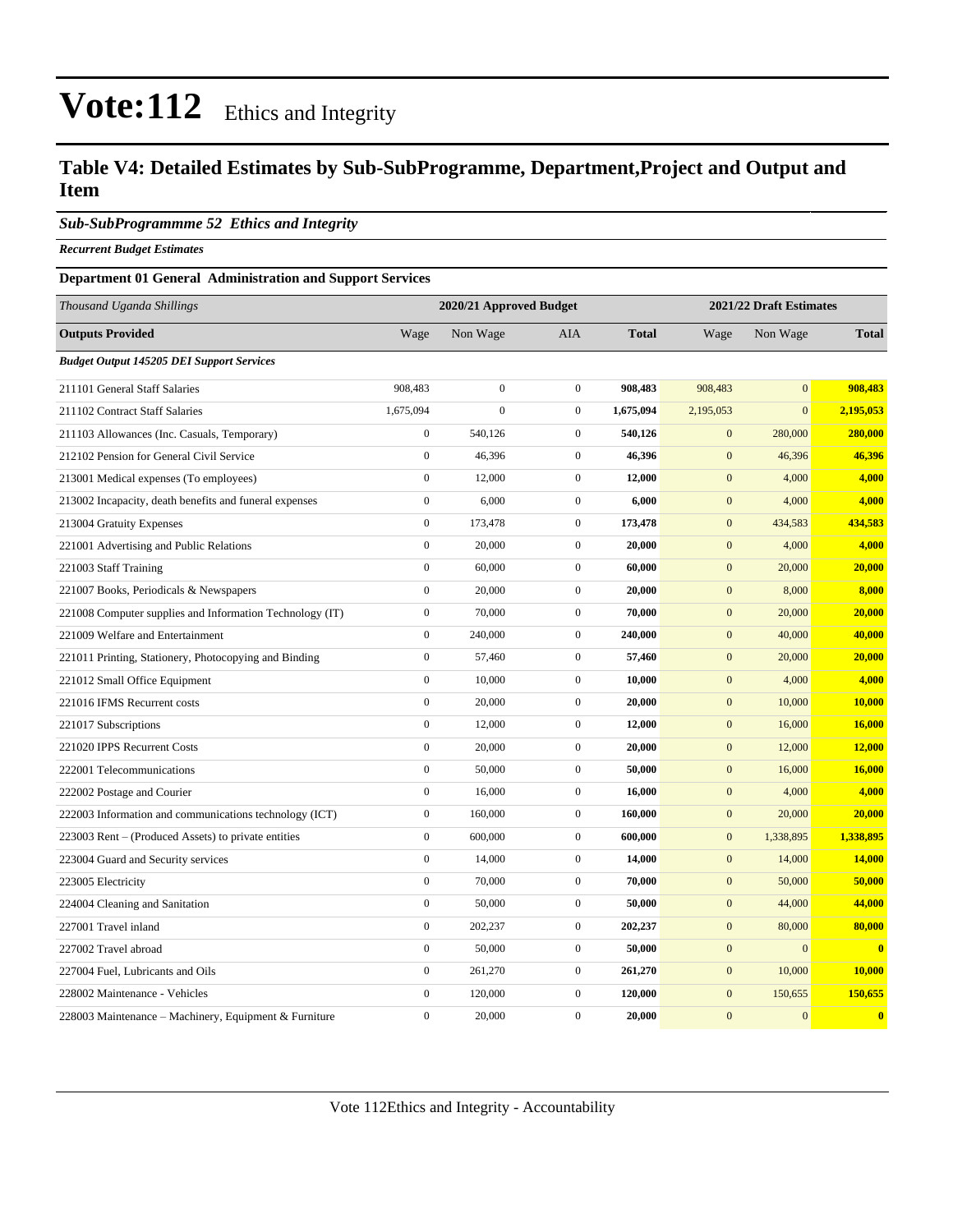| 228004 Maintenance – Other                                                       | $\boldsymbol{0}$ | 20,787                  | $\boldsymbol{0}$ | 20,787       | $\mathbf{0}$          | $\mathbf{0}$            | $\overline{\mathbf{0}}$ |
|----------------------------------------------------------------------------------|------------------|-------------------------|------------------|--------------|-----------------------|-------------------------|-------------------------|
| <b>Total Cost of Budget Output 05</b>                                            | 2,583,577        | 2,941,754               | 0                | 5,525,331    | 3,103,536             | 2,650,529               | 5,754,065               |
| <b>Total Cost Of Outputs Provided</b>                                            | 2,583,577        | 2,941,754               | 0                | 5,525,331    | 3,103,536             | 2,650,529               | 5,754,065               |
| <b>Arrears</b>                                                                   | Wage             | Non Wage                | AIA              | <b>Total</b> | Wage                  | Non Wage                | <b>Total</b>            |
| <b>Budget Output 145299 Arrears</b>                                              |                  |                         |                  |              |                       |                         |                         |
| 321605 Domestic arrears (Budgeting)                                              | $\boldsymbol{0}$ | $\boldsymbol{0}$        | $\mathbf{0}$     | $\bf{0}$     | $\mathbf{0}$          | 122,230                 | 122,230                 |
| <b>Total Cost of Budget Output 99</b>                                            | $\pmb{\theta}$   | 0                       | 0                | 0            | $\boldsymbol{\theta}$ | 122,230                 | 122,230                 |
| <b>Total Cost Of Arrears</b>                                                     | $\bf{0}$         | 0                       | 0                | $\bf{0}$     | $\bf{0}$              | 122,230                 | 122,230                 |
| <b>Total Cost for Department 01</b>                                              | 2,583,577        | 2,941,754               | 0                | 5,525,331    | 3,103,536             | 2,772,759               | 5,876,295               |
| <b>Total Excluding Arrears</b>                                                   | 2,583,577        | 2,941,754               | $\mathbf{0}$     | 5,525,331    | 3,103,536             | 2,650,529               | 5,754,065               |
| <b>Department 02 Ethics</b>                                                      |                  |                         |                  |              |                       |                         |                         |
| Thousand Uganda Shillings                                                        |                  | 2020/21 Approved Budget |                  |              |                       | 2021/22 Draft Estimates |                         |
| <b>Outputs Provided</b>                                                          | Wage             | Non Wage                | AIA              | <b>Total</b> | Wage                  | Non Wage                | <b>Total</b>            |
| <b>Budget Output 145202 Public education and awareness</b>                       |                  |                         |                  |              |                       |                         |                         |
| 211103 Allowances (Inc. Casuals, Temporary)                                      | $\boldsymbol{0}$ | 10,000                  | $\mathbf{0}$     | 10,000       | $\mathbf{0}$          | 60,000                  | 60,000                  |
| 221002 Workshops and Seminars                                                    | $\boldsymbol{0}$ | 600,000                 | $\boldsymbol{0}$ | 600,000      | $\mathbf{0}$          | 120,000                 | 120,000                 |
| 221007 Books, Periodicals & Newspapers                                           | $\boldsymbol{0}$ | 8,000                   | $\mathbf{0}$     | 8,000        | $\mathbf{0}$          | $\mathbf{0}$            | $\bf{0}$                |
| 221009 Welfare and Entertainment                                                 | $\boldsymbol{0}$ | 10,000                  | $\mathbf{0}$     | 10,000       | $\mathbf{0}$          | 40,000                  | 40,000                  |
| 221011 Printing, Stationery, Photocopying and Binding                            | $\boldsymbol{0}$ | 20,000                  | $\boldsymbol{0}$ | 20,000       | $\mathbf{0}$          | 20,000                  | 20,000                  |
| 221012 Small Office Equipment                                                    | $\mathbf{0}$     | $\mathbf{0}$            | $\mathbf{0}$     | $\bf{0}$     | $\mathbf{0}$          | 20,000                  | 20,000                  |
| 227004 Fuel, Lubricants and Oils                                                 | $\boldsymbol{0}$ | 10,000                  | $\boldsymbol{0}$ | 10,000       | $\mathbf{0}$          | 20,000                  | 20,000                  |
| 228002 Maintenance - Vehicles                                                    | $\boldsymbol{0}$ | 20,000                  | $\boldsymbol{0}$ | 20,000       | $\mathbf{0}$          | 40,000                  | 40,000                  |
| <b>Total Cost of Budget Output 02</b>                                            | 0                | 678,000                 | 0                | 678,000      | $\pmb{\theta}$        | 320,000                 | 320,000                 |
| <b>Total Cost Of Outputs Provided</b>                                            | $\bf{0}$         | 678,000                 | 0                | 678,000      | $\bf{0}$              | 320,000                 | 320,000                 |
| <b>Total Cost for Department 02</b>                                              | $\bf{0}$         | 678,000                 | $\bf{0}$         | 678,000      | $\bf{0}$              | 320,000                 | 320,000                 |
| <b>Total Excluding Arrears</b>                                                   | $\boldsymbol{0}$ | 678,000                 | $\boldsymbol{0}$ | 678,000      | $\mathbf{0}$          | 320,000                 | 320,000                 |
| Department 03 Law, Policy Formulation and Dissemination                          |                  |                         |                  |              |                       |                         |                         |
| Thousand Uganda Shillings                                                        |                  | 2020/21 Approved Budget |                  |              |                       | 2021/22 Draft Estimates |                         |
| <b>Outputs Provided</b>                                                          | Wage             | Non Wage                | <b>AIA</b>       | <b>Total</b> | Wage                  | Non Wage                | <b>Total</b>            |
| Budget Output 145201 Formulation and monitoring of Policies, laws and strategies |                  |                         |                  |              |                       |                         |                         |
| 211103 Allowances (Inc. Casuals, Temporary)                                      | $\boldsymbol{0}$ | $\boldsymbol{0}$        | $\mathbf{0}$     | $\bf{0}$     | $\boldsymbol{0}$      | 60,000                  | 60,000                  |
| 221002 Workshops and Seminars                                                    | $\boldsymbol{0}$ | 560,000                 | $\boldsymbol{0}$ | 560,000      | $\boldsymbol{0}$      | 120,000                 | 120,000                 |
| 221009 Welfare and Entertainment                                                 | $\boldsymbol{0}$ | 20,000                  | $\boldsymbol{0}$ | 20,000       | $\mathbf{0}$          | 10,000                  | 10,000                  |
| 221011 Printing, Stationery, Photocopying and Binding                            | $\boldsymbol{0}$ | $\boldsymbol{0}$        | $\boldsymbol{0}$ | $\bf{0}$     | $\boldsymbol{0}$      | 7,000                   | 7,000                   |
| 221017 Subscriptions                                                             | $\boldsymbol{0}$ | $\overline{0}$          | $\boldsymbol{0}$ | $\bf{0}$     | $\mathbf{0}$          | 3,000                   | 3,000                   |
| 227001 Travel inland                                                             | $\boldsymbol{0}$ | $\boldsymbol{0}$        | $\boldsymbol{0}$ | $\bf{0}$     | $\boldsymbol{0}$      | 20,000                  | 20,000                  |
| 227002 Travel abroad                                                             | $\boldsymbol{0}$ | 20,000                  | $\overline{0}$   | 20,000       | $\mathbf{0}$          | 30,000                  | 30,000                  |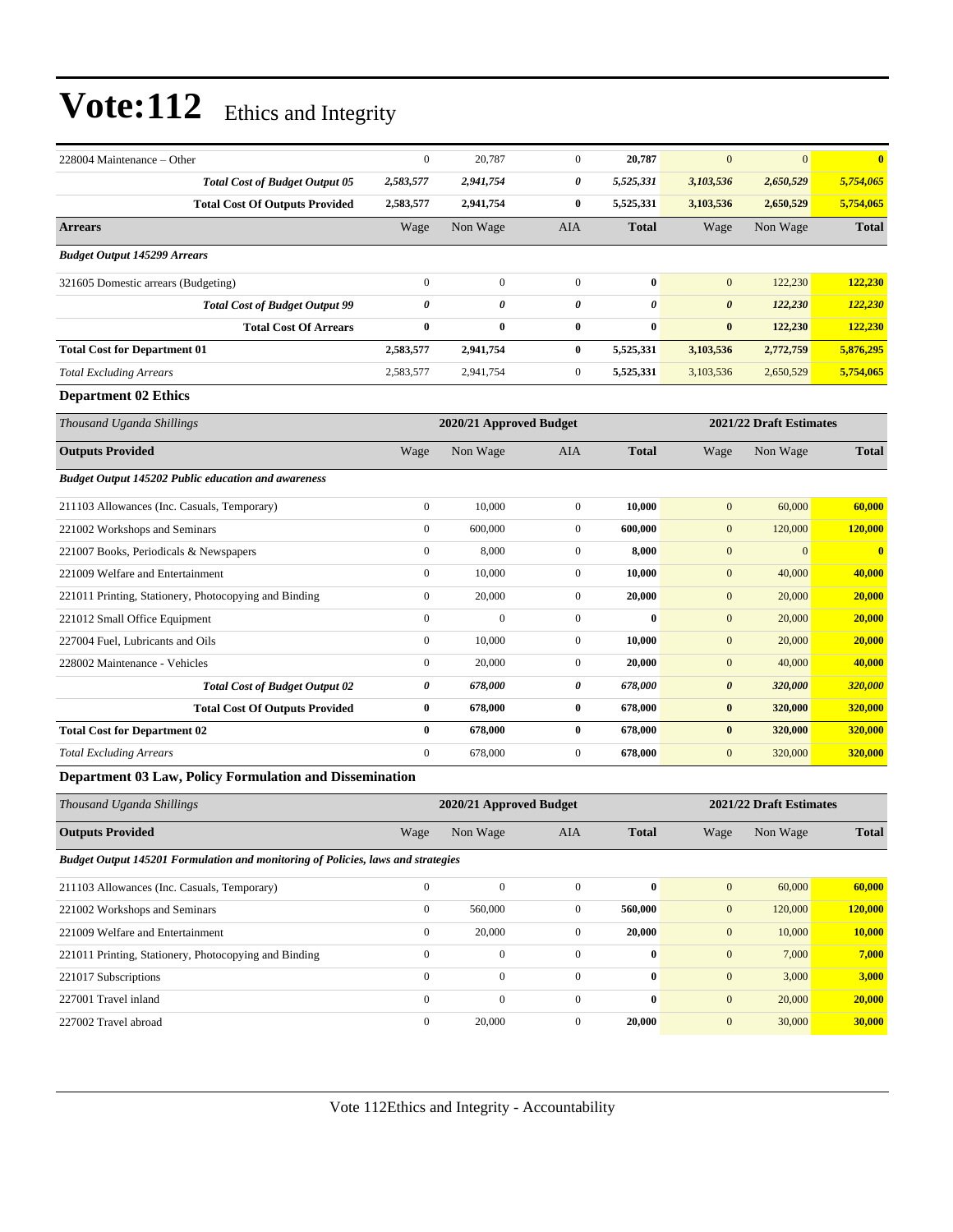| 227004 Fuel, Lubricants and Oils                                     | $\boldsymbol{0}$ | $\mathbf{0}$            | $\mathbf{0}$     | $\bf{0}$     | $\mathbf{0}$          | 50,000                  | 50,000                  |
|----------------------------------------------------------------------|------------------|-------------------------|------------------|--------------|-----------------------|-------------------------|-------------------------|
| 228002 Maintenance - Vehicles                                        | $\mathbf{0}$     | $\overline{0}$          | $\mathbf{0}$     | $\bf{0}$     | $\mathbf{0}$          | 20,000                  | 20,000                  |
| <b>Total Cost of Budget Output 01</b>                                | 0                | 600,000                 | 0                | 600,000      | $\boldsymbol{\theta}$ | 320,000                 | 320,000                 |
| <b>Total Cost Of Outputs Provided</b>                                | $\bf{0}$         | 600,000                 | $\bf{0}$         | 600,000      | $\bf{0}$              | 320,000                 | 320,000                 |
| <b>Total Cost for Department 03</b>                                  | $\bf{0}$         | 600,000                 | $\bf{0}$         | 600,000      | $\bf{0}$              | 320,000                 | 320,000                 |
| <b>Total Excluding Arrears</b>                                       | $\boldsymbol{0}$ | 600,000                 | $\mathbf{0}$     | 600,000      | $\boldsymbol{0}$      | 320,000                 | 320,000                 |
| <b>Department 04 Internal Audit Department</b>                       |                  |                         |                  |              |                       |                         |                         |
| Thousand Uganda Shillings                                            |                  | 2020/21 Approved Budget |                  |              |                       | 2021/22 Draft Estimates |                         |
| <b>Outputs Provided</b>                                              | Wage             | Non Wage                | AIA              | <b>Total</b> | Wage                  | Non Wage                | <b>Total</b>            |
| <b>Budget Output 145209 Internal Management Controls</b>             |                  |                         |                  |              |                       |                         |                         |
| 211103 Allowances (Inc. Casuals, Temporary)                          | $\boldsymbol{0}$ | 20,000                  | $\boldsymbol{0}$ | 20,000       | $\mathbf{0}$          | 20,000                  | 20,000                  |
| 221002 Workshops and Seminars                                        | $\boldsymbol{0}$ | 4,500                   | $\boldsymbol{0}$ | 4,500        | $\boldsymbol{0}$      | $\mathbf{0}$            | $\bf{0}$                |
| 221003 Staff Training                                                | $\boldsymbol{0}$ | 4,000                   | $\mathbf{0}$     | 4,000        | $\boldsymbol{0}$      | $\mathbf{0}$            | $\bf{0}$                |
| 221017 Subscriptions                                                 | $\boldsymbol{0}$ | 3,000                   | $\mathbf{0}$     | 3,000        | $\boldsymbol{0}$      | $\mathbf{0}$            | $\bf{0}$                |
| 227001 Travel inland                                                 | $\boldsymbol{0}$ | 13,900                  | $\mathbf{0}$     | 13,900       | $\boldsymbol{0}$      | 28,000                  | 28,000                  |
| 227002 Travel abroad                                                 | $\boldsymbol{0}$ | 14,000                  | $\boldsymbol{0}$ | 14,000       | $\boldsymbol{0}$      | $\mathbf{0}$            | $\bf{0}$                |
| 227004 Fuel, Lubricants and Oils                                     | $\boldsymbol{0}$ | 600                     | $\overline{0}$   | 600          | $\boldsymbol{0}$      | 12,000                  | 12,000                  |
| <b>Total Cost of Budget Output 09</b>                                | 0                | 60,000                  | 0                | 60,000       | $\boldsymbol{\theta}$ | 60,000                  | 60,000                  |
| <b>Total Cost Of Outputs Provided</b>                                | $\bf{0}$         | 60,000                  | $\bf{0}$         | 60,000       | $\bf{0}$              | 60,000                  | 60,000                  |
| <b>Total Cost for Department 04</b>                                  | $\bf{0}$         | 60,000                  | $\bf{0}$         | 60,000       | $\bf{0}$              | 60,000                  | 60,000                  |
| <b>Total Excluding Arrears</b>                                       | $\boldsymbol{0}$ | 60,000                  | $\boldsymbol{0}$ | 60,000       | $\mathbf{0}$          | 60,000                  | 60,000                  |
| <b>Department 05 Religious Affairs</b>                               |                  |                         |                  |              |                       |                         |                         |
| Thousand Uganda Shillings                                            |                  | 2020/21 Approved Budget |                  |              |                       | 2021/22 Draft Estimates |                         |
| <b>Outputs Provided</b>                                              | Wage             | Non Wage                | AIA              | <b>Total</b> | Wage                  | Non Wage                | <b>Total</b>            |
| <b>Budget Output 145206 Harmonisation of Religious Organisations</b> |                  |                         |                  |              |                       |                         |                         |
| 211103 Allowances (Inc. Casuals, Temporary)                          | $\boldsymbol{0}$ | 101,875                 | $\boldsymbol{0}$ | 101,875      | $\boldsymbol{0}$      | 80,000                  | 80,000                  |
| 221001 Advertising and Public Relations                              | $\boldsymbol{0}$ | 20,000                  | $\mathbf{0}$     | 20,000       | $\boldsymbol{0}$      | $\mathbf{0}$            | $\overline{\mathbf{0}}$ |
| 221002 Workshops and Seminars                                        | $\boldsymbol{0}$ | 148,125                 | $\boldsymbol{0}$ | 148,125      | $\boldsymbol{0}$      | 50,000                  | 50,000                  |
| 221009 Welfare and Entertainment                                     | $\boldsymbol{0}$ | 40,000                  | $\mathbf{0}$     | 40,000       | $\mathbf{0}$          | $\mathbf{0}$            | $\bf{0}$                |
| 221011 Printing, Stationery, Photocopying and Binding                | $\boldsymbol{0}$ | 10,000                  | $\boldsymbol{0}$ | 10,000       | $\boldsymbol{0}$      | 6,000                   | 6,000                   |
| 225001 Consultancy Services- Short term                              | $\boldsymbol{0}$ | 20,000                  | $\boldsymbol{0}$ | 20,000       | $\boldsymbol{0}$      | $\mathbf{0}$            | $\bf{0}$                |
| 227001 Travel inland                                                 | $\boldsymbol{0}$ | 30,000                  | $\boldsymbol{0}$ | 30,000       | $\boldsymbol{0}$      | 40,000                  | 40,000                  |
| 227004 Fuel, Lubricants and Oils                                     | $\boldsymbol{0}$ | 40,000                  | $\boldsymbol{0}$ | 40,000       | $\boldsymbol{0}$      | 24,000                  | 24,000                  |
| 228002 Maintenance - Vehicles                                        | $\boldsymbol{0}$ | 10,000                  | $\boldsymbol{0}$ | 10,000       | $\boldsymbol{0}$      | $\boldsymbol{0}$        | $\mathbf{0}$            |
| <b>Total Cost of Budget Output 06</b>                                | $\pmb{\theta}$   | 420,000                 | 0                | 420,000      | $\pmb{\theta}$        | 200,000                 | 200,000                 |
| <b>Total Cost Of Outputs Provided</b>                                | $\bf{0}$         | 420,000                 | $\bf{0}$         | 420,000      | $\pmb{0}$             | 200,000                 | 200,000                 |
| <b>Total Cost for Department 05</b>                                  | $\bf{0}$         | 420,000                 | $\bf{0}$         | 420,000      | $\bf{0}$              | 200,000                 | 200,000                 |
| <b>Total Excluding Arrears</b>                                       | $\boldsymbol{0}$ | 420,000                 | $\boldsymbol{0}$ | 420,000      | $\boldsymbol{0}$      | 200,000                 | 200,000                 |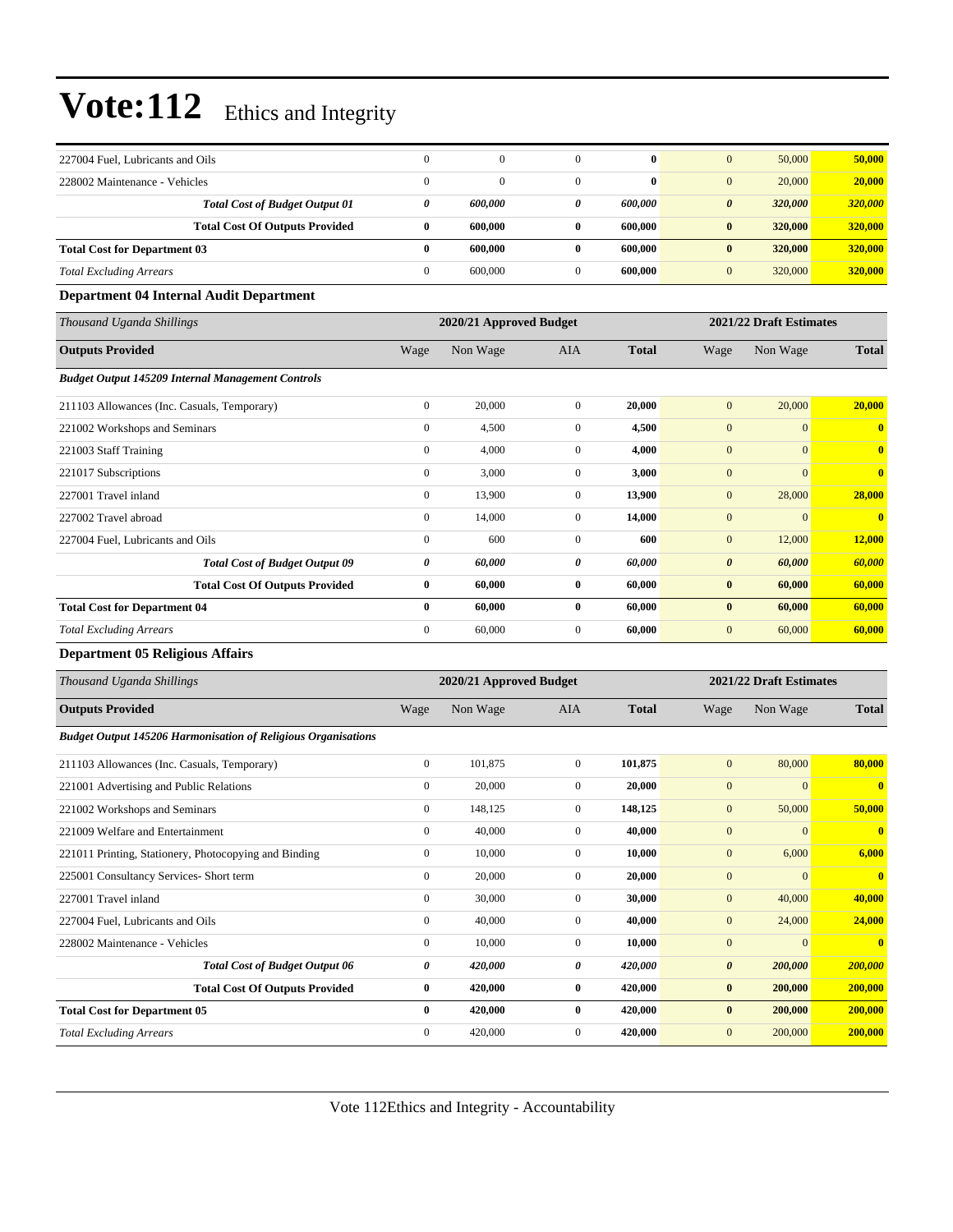#### **Department 06 Coordination of National Anti-Corruption Strategies (NACS)**

| Thousand Uganda Shillings                                                 |                  | 2021/22 Draft Estimates<br>2020/21 Approved Budget |                |              |                       |                         |                         |
|---------------------------------------------------------------------------|------------------|----------------------------------------------------|----------------|--------------|-----------------------|-------------------------|-------------------------|
| <b>Outputs Provided</b>                                                   | Wage             | Non Wage                                           | <b>AIA</b>     | <b>Total</b> | Wage                  | Non Wage                | <b>Total</b>            |
| <b>Budget Output 145204 National Anti Corruption Strategy Coordinated</b> |                  |                                                    |                |              |                       |                         |                         |
| 211103 Allowances (Inc. Casuals, Temporary)                               | $\mathbf{0}$     | 20,000                                             | $\overline{0}$ | 20,000       | $\mathbf{0}$          | 60,000                  | 60,000                  |
| 221002 Workshops and Seminars                                             | $\mathbf{0}$     | 70,000                                             | $\overline{0}$ | 70,000       | $\mathbf{0}$          | $\overline{0}$          | $\overline{\mathbf{0}}$ |
| 221009 Welfare and Entertainment                                          | $\mathbf{0}$     | 40,000                                             | $\overline{0}$ | 40,000       | $\mathbf{0}$          | $\mathbf{0}$            | $\overline{\mathbf{0}}$ |
| 221011 Printing, Stationery, Photocopying and Binding                     | $\boldsymbol{0}$ | 60,000                                             | $\overline{0}$ | 60,000       | $\mathbf{0}$          | $\overline{0}$          | $\overline{\mathbf{0}}$ |
| 227001 Travel inland                                                      | $\mathbf{0}$     | 120,000                                            | $\overline{0}$ | 120,000      | $\mathbf{0}$          | 120,000                 | 120,000                 |
| 227004 Fuel, Lubricants and Oils                                          | $\mathbf{0}$     | 20,000                                             | $\overline{0}$ | 20,000       | $\mathbf{0}$          | $\mathbf{0}$            | $\mathbf{0}$            |
| 228002 Maintenance - Vehicles                                             | $\mathbf{0}$     | 20,000                                             | $\overline{0}$ | 20,000       | $\mathbf{0}$          | $\mathbf{0}$            | $\mathbf{0}$            |
| 228004 Maintenance – Other                                                | $\mathbf{0}$     | 20,000                                             | $\overline{0}$ | 20,000       | $\mathbf{0}$          | $\mathbf{0}$            | $\mathbf{0}$            |
| <b>Total Cost of Budget Output 04</b>                                     | 0                | 370,000                                            | 0              | 370,000      | $\boldsymbol{\theta}$ | 180,000                 | 180,000                 |
| <b>Total Cost Of Outputs Provided</b>                                     | $\bf{0}$         | 370,000                                            | 0              | 370,000      | $\bf{0}$              | 180,000                 | 180,000                 |
| <b>Total Cost for Department 06</b>                                       | $\bf{0}$         | 370,000                                            | $\bf{0}$       | 370,000      | $\bf{0}$              | 180,000                 | 180,000                 |
| <b>Total Excluding Arrears</b>                                            | $\mathbf{0}$     | 370,000                                            | $\mathbf{0}$   | 370,000      | $\mathbf{0}$          | 180,000                 | 180,000                 |
| <b>Department 07 Pornography Control Committee (PCC)</b>                  |                  |                                                    |                |              |                       |                         |                         |
| Thousand Uganda Shillings                                                 |                  | 2020/21 Approved Budget                            |                |              |                       | 2021/22 Draft Estimates |                         |

| <b>Outputs Provided</b>                                | Wage           | Non Wage         | <b>AIA</b>     | <b>Total</b> | Wage                  | Non Wage | <b>Total</b> |
|--------------------------------------------------------|----------------|------------------|----------------|--------------|-----------------------|----------|--------------|
| <b>Budget Output 145207 Elimination of Pornography</b> |                |                  |                |              |                       |          |              |
| 211103 Allowances (Inc. Casuals, Temporary)            | $\overline{0}$ | 348,000          | $\overline{0}$ | 348,000      | $\mathbf{0}$          | 244,000  | 244,000      |
| 221001 Advertising and Public Relations                | 0              | $\boldsymbol{0}$ | $\mathbf{0}$   | 0            | $\mathbf{0}$          | 8,000    | 8,000        |
| 221002 Workshops and Seminars                          | $\mathbf{0}$   | 225,000          | $\overline{0}$ | 225,000      | $\mathbf{0}$          | 60,000   | 60,000       |
| 221009 Welfare and Entertainment                       | $\mathbf{0}$   | $\mathbf{0}$     | $\overline{0}$ | 0            | $\mathbf{0}$          | 20,000   | 20,000       |
| 221011 Printing, Stationery, Photocopying and Binding  | $\mathbf{0}$   | $\boldsymbol{0}$ | $\mathbf{0}$   | $\bf{0}$     | $\mathbf{0}$          | 8,000    | 8,000        |
| 227001 Travel inland                                   | $\mathbf{0}$   | 27,000           | $\overline{0}$ | 27,000       | $\mathbf{0}$          | 40,000   | 40,000       |
| 227004 Fuel, Lubricants and Oils                       | $\mathbf{0}$   | $\mathbf{0}$     | $\mathbf{0}$   | 0            | $\mathbf{0}$          | 10,000   | 10,000       |
| 228002 Maintenance - Vehicles                          | $\mathbf{0}$   | $\mathbf{0}$     | $\mathbf{0}$   | 0            | $\mathbf{0}$          | 10,000   | 10,000       |
| <b>Total Cost of Budget Output 07</b>                  | 0              | 600,000          | 0              | 600,000      | $\boldsymbol{\theta}$ | 400,000  | 400,000      |
| <b>Total Cost Of Outputs Provided</b>                  | 0              | 600,000          | $\bf{0}$       | 600,000      | $\bf{0}$              | 400,000  | 400,000      |
| <b>Total Cost for Department 07</b>                    | 0              | 600,000          | $\bf{0}$       | 600,000      | $\bf{0}$              | 400,000  | 400,000      |
| <b>Total Excluding Arrears</b>                         | $\mathbf{0}$   | 600,000          | $\overline{0}$ | 600,000      | $\mathbf{0}$          | 400,000  | 400,000      |
| <b>Department 09 Information and Communication</b>     |                |                  |                |              |                       |          |              |
|                                                        |                |                  |                |              |                       |          |              |

| Thousand Uganda Shillings                                  | 2020/21 Approved Budget |          |     |              | 2021/22 Draft Estimates |              |  |
|------------------------------------------------------------|-------------------------|----------|-----|--------------|-------------------------|--------------|--|
| <b>Outputs Provided</b>                                    | Wage                    | Non Wage | AIA | <b>Total</b> | Wage<br>Non Wage        | <b>Total</b> |  |
| <b>Budget Output 145202 Public education and awareness</b> |                         |          |     |              |                         |              |  |
| 211103 Allowances (Inc. Casuals, Temporary)                |                         | 25,000   |     | 25,000       | 20,000<br>$\mathbf{0}$  | 20,000       |  |
| 221001 Advertising and Public Relations                    | $\theta$                | 70,000   |     | 70,000       | 40,000<br>$\mathbf{0}$  | 40,000       |  |

Vote 112Ethics and Integrity - Accountability